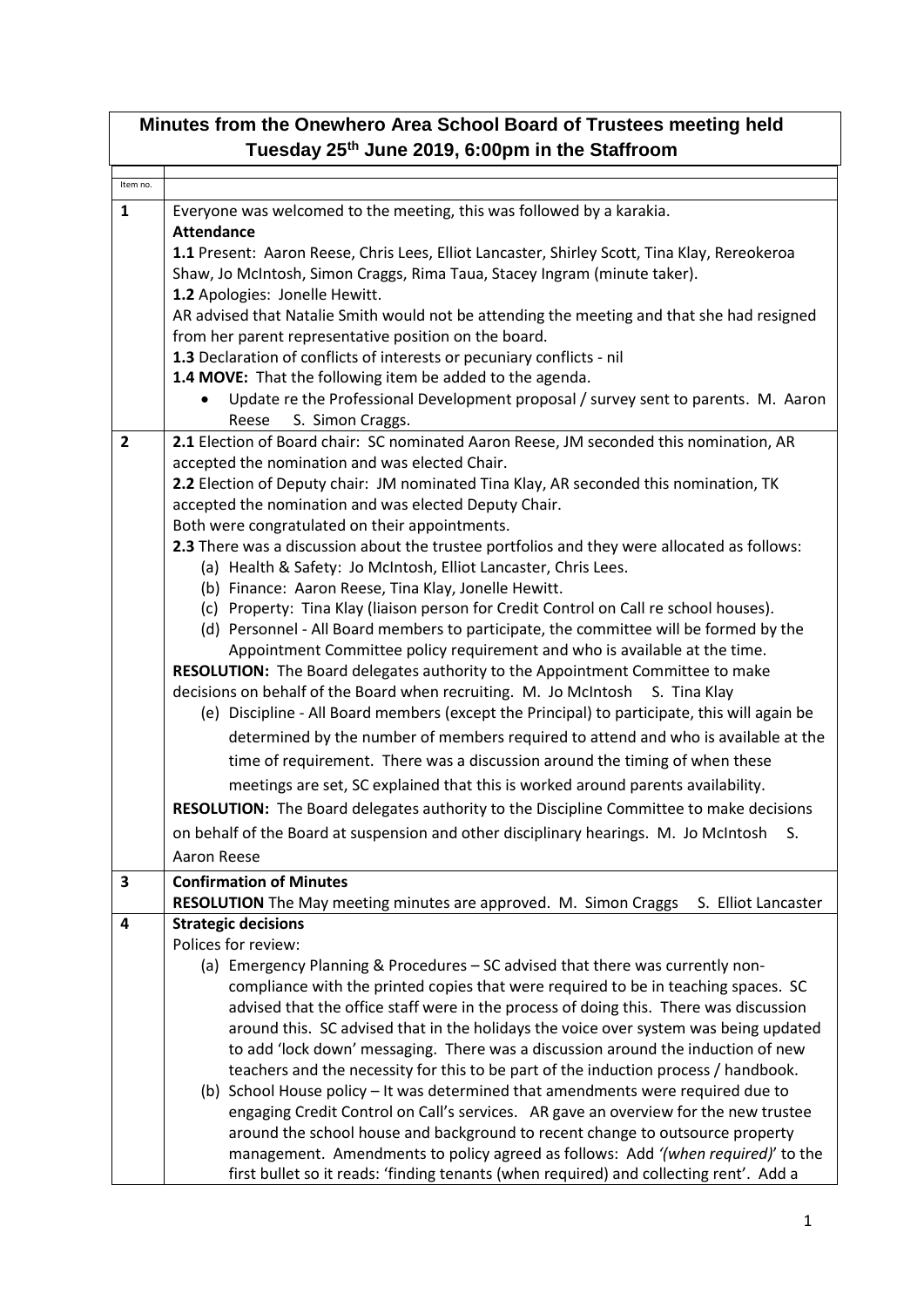|   | new bullet point that reads 'contacting school caretaker for small maintenance                         |
|---|--------------------------------------------------------------------------------------------------------|
|   | requirements'. Insert header 'The school is responsible for:' before bullet point                      |
|   | 'paying all costsand rates'. M. Jo McIntosh S. Simon Craggs                                            |
|   | (c) Student Achievement Information - a wording update to the amendment approved at                    |
|   | last meeting is required, add detail in italics: 'unless otherwise agreed due to                       |
|   | exceptional circumstances (teacher sickness / injury) Internal assessment data / results               |
|   | are inputted in to kamar within 3 weeks of the assessment due date'. M. Simon                          |
|   | Craggs S. Elliot Lancaster                                                                             |
| 5 | <b>Strategic discussions</b>                                                                           |
|   | 5.1 Principal's report was tabled. There was a discussion around the need for                          |
|   | acknowledgement/indication of actions that have been completed to help identify if there               |
|   |                                                                                                        |
|   | is any catch up required. An overview was given as to how the annual plan was put in                   |
|   | place, how it relates back to the charter, and the strategic aims (1) Outstanding                      |
|   | Leadership, (2) Outstanding Wellbeing, (3) Outstanding Achievement, (4) Outstanding                    |
|   | Curriculum. JM added that the last review had indicated goals needed to be more                        |
|   | measurable with clear outcomes. There was a query around the order of priority /                       |
|   | reporting - SC advised that the aims were all equally as important as each other. SC                   |
|   | advised that the plan is tweaked every year, it was acknowledged that the school is due to             |
|   | do the strategic plan consultation in term 3 this year.                                                |
|   | There was a question raised around the 2 stand downs listed in the report and further                  |
|   | discussion around suspensions and stand downs and how multiple behavioral issues with                  |
|   | student/s are identified or reported on to know if a wider issue. SC said that the termly              |
|   | Behavioural Report now put in place will help identify this. CL raised a general point                 |
|   | around student behavior, he had been given feedback that kids want to learn but in some                |
|   | cases can't due to disruptions in the classroom and that there seemed to be a perception               |
|   | that there was not much discipline at present. There was a discussion around this and a                |
|   | question raised around the support teachers are given. SC said that they were working                  |
|   | hard with the kids and with restoratives, that some kids did push boundaries and that                  |
|   | there weren't a lot of statutory options. It was said that we want the best learning                   |
|   | environment for our students, there was a discussion around some behaviors being                       |
|   | disrespectful and interrupting others learning. TK added that if it's affecting student                |
|   | achievement what are the options to address this. SS talked about the Incredibles                      |
|   | program (PB4L strategy), advising that things were happening at school and strategies                  |
|   | being developed. TK asked if this program was school wide, SC confirmed in years 1 to 8                |
|   | only. A questions was raised if restorative practices focus too much on the perpetrator.               |
|   | SC advised that this was not the right forum for this discussion, continuing that they were            |
|   | on a journey with student achievement improvement. SC added that the leadership                        |
|   | approach has changed and that they were working alongside of kids, he explained the                    |
|   | need to do this. CL responded that if you ensure these kids get help, we also need to                  |
|   | ensure that it doesn't impact on kids that really want to learn but can't due to the                   |
|   | disruptions. There was discussion around this, JM talked of the need for this to be                    |
|   | measurable. CL asked how they get a better understanding of achievement. AR talked                     |
|   | about the phenomenal job that Rebecca Bills has done in getting student achievement                    |
|   | reporting up and running, with the ability to now track year groups and how they are                   |
|   |                                                                                                        |
|   | travelling. There was a discussion around this.                                                        |
|   | A query was raised around the action point relating to a communication plan, SC advised                |
|   | that the plan was not quite finished, progress was being made with the intention to take               |
|   | out to staff in July.                                                                                  |
|   | There was a question raised around the Wellbeing actions $-$ it was noted that the survey              |
|   | detailed in the 3 <sup>rd</sup> bullet point on page 4 had not gone out as yet and this action was due |
|   | for completion this term. There was a discussion around the Wellbeing Summit (Teacher                  |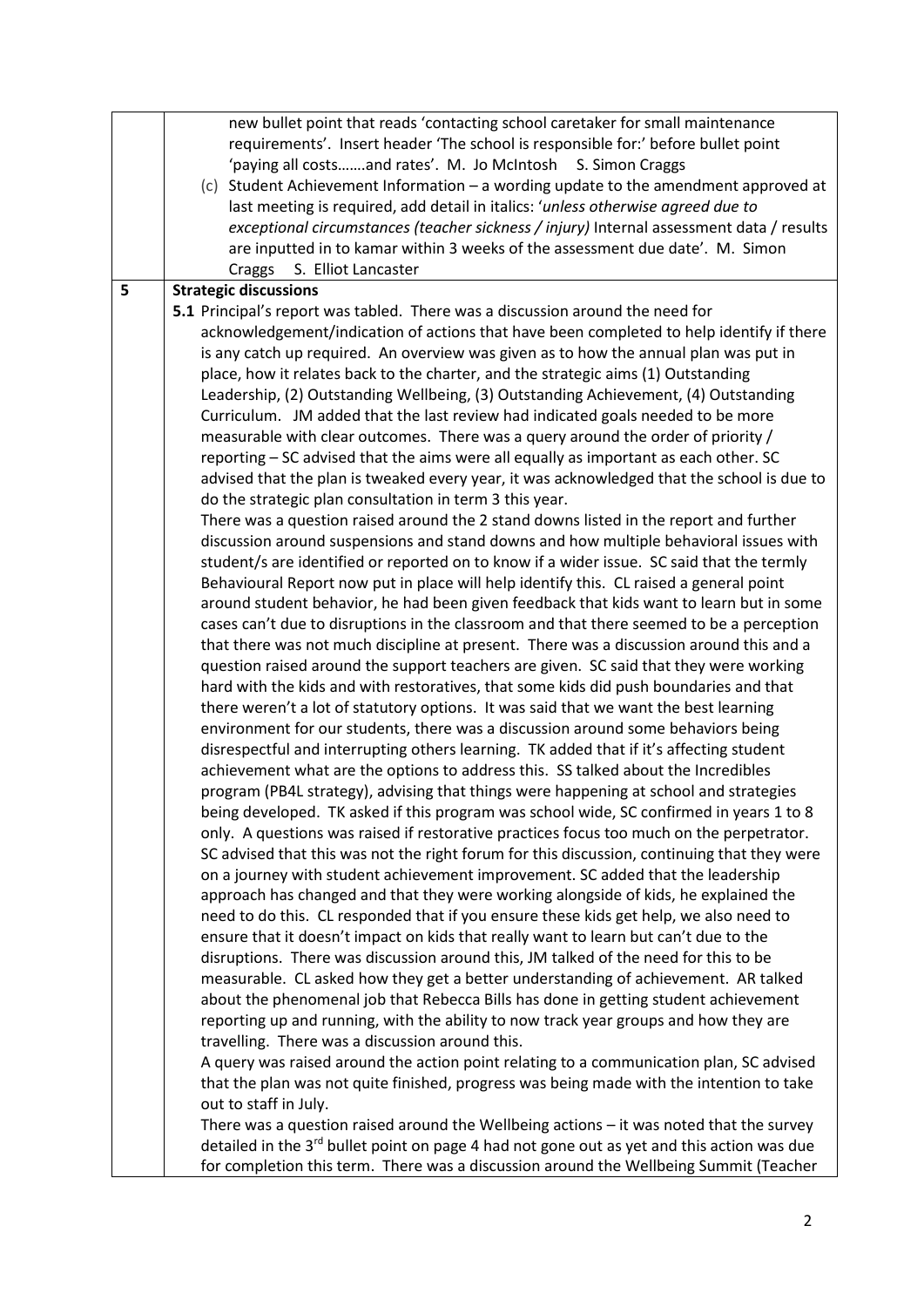|   | only day), SC saying that DM and KH had got together to collate all of the info to present<br>back and a plan was then to be formed. AR indicated that the term was about to end, and<br>suggested starting term 3 with something that came out of the day. There was a<br>discussion around what this could look like.<br>The local curriculum progress was discussed. A question was asked around Enviro<br>Schools, SC advising what is required in order for this to be successful. CL advised that on<br>a local schools website it detailed the curriculum and what was being done each term, so<br>parents were aware of this. However our website does not detail this information<br>therefore parents are unaware of what is happening throughout the year. SC advised that<br>this is what is being developed and that it is a huge undertaking and requires a lot of local<br>knowledge. The direction has started to take a different turn than first anticipated. SC<br>advised that this will take some form in the indicated timeframe however it won't be the<br>finished product. It was asked if JL required any help with this, SC said yes if there were<br>any local businesses or people with connections to the area that could assist, it would<br>certainly help. TK asked what would an outcome of a local curriculum look like - SC gave<br>an example of Mercury Bay Area School to demonstrate this. CL said there was no clear<br>indication / information for parents to know what their children are learning in a year and<br>that a core subject (English) had been taken out of the curriculum and was now Integrated<br>Studies. SC responds that part of developing the curriculum will fall out of this, however it<br>won't be as specific as the other local school's example mentioned earlier. CL asked if our<br>students were learning the core things to be able to go on and be successful at university,<br>that he had heard of parents having to take their kids to Kip McGrath for extra tutorial, SS<br>advised that there might be a learning reason that they are doing this. SS talked about the<br>learning OAS encourages, talking through the introduction of inquiry learning and how this<br>works, how this can key in to kids passions and allows them to run with their ideas. SS |
|---|--------------------------------------------------------------------------------------------------------------------------------------------------------------------------------------------------------------------------------------------------------------------------------------------------------------------------------------------------------------------------------------------------------------------------------------------------------------------------------------------------------------------------------------------------------------------------------------------------------------------------------------------------------------------------------------------------------------------------------------------------------------------------------------------------------------------------------------------------------------------------------------------------------------------------------------------------------------------------------------------------------------------------------------------------------------------------------------------------------------------------------------------------------------------------------------------------------------------------------------------------------------------------------------------------------------------------------------------------------------------------------------------------------------------------------------------------------------------------------------------------------------------------------------------------------------------------------------------------------------------------------------------------------------------------------------------------------------------------------------------------------------------------------------------------------------------------------------------------------------------------------------------------------------------------------------------------------------------------------------------------------------------------------------------------------------------------------------------------------------------------------------------------------------------------------------------------------------------------------------------------------------------------------------------------------------------------------------------------|
|   | gave examples of this. TK responded to say that they had learnt a lot through what SS had<br>shared and the challenge was how to convey/share this kind of learning with                                                                                                                                                                                                                                                                                                                                                                                                                                                                                                                                                                                                                                                                                                                                                                                                                                                                                                                                                                                                                                                                                                                                                                                                                                                                                                                                                                                                                                                                                                                                                                                                                                                                                                                                                                                                                                                                                                                                                                                                                                                                                                                                                                         |
|   | parents/whanau. There was further discussion around this.<br>M. Simon Craggs<br>S. Aaron Reese                                                                                                                                                                                                                                                                                                                                                                                                                                                                                                                                                                                                                                                                                                                                                                                                                                                                                                                                                                                                                                                                                                                                                                                                                                                                                                                                                                                                                                                                                                                                                                                                                                                                                                                                                                                                                                                                                                                                                                                                                                                                                                                                                                                                                                                   |
| 6 | <b>Monitoring and Review</b>                                                                                                                                                                                                                                                                                                                                                                                                                                                                                                                                                                                                                                                                                                                                                                                                                                                                                                                                                                                                                                                                                                                                                                                                                                                                                                                                                                                                                                                                                                                                                                                                                                                                                                                                                                                                                                                                                                                                                                                                                                                                                                                                                                                                                                                                                                                     |
|   | 6.1 Policies for Assurance:                                                                                                                                                                                                                                                                                                                                                                                                                                                                                                                                                                                                                                                                                                                                                                                                                                                                                                                                                                                                                                                                                                                                                                                                                                                                                                                                                                                                                                                                                                                                                                                                                                                                                                                                                                                                                                                                                                                                                                                                                                                                                                                                                                                                                                                                                                                      |
|   | (a) Emergency Procedure – SC advised that the required printed copies referred to in this<br>policy were being actioned. Re the Emergency Kit, SC advised that there had been a<br>hiccup in a recent accidental evacuation when it was found that the walkie talkies had<br>been removed from the Emergency Kit and used for a school trip and hadn't been put<br>back in the kit when the teacher had returned. Measures have been put in place to<br>ensure this doesn't happen again.<br>(b) Risk management - SC advised that he is following up to ensure that the regular<br>audits are being conducted. It was highlighted that this needs to go in the H&S annual<br>schedule.                                                                                                                                                                                                                                                                                                                                                                                                                                                                                                                                                                                                                                                                                                                                                                                                                                                                                                                                                                                                                                                                                                                                                                                                                                                                                                                                                                                                                                                                                                                                                                                                                                                          |
|   | 6.2 Financial reports received were discussed as follows.<br>(a) May Financial reporting - AR advised that the finance committee had met the day<br>before to go through the reporting in-depth. It was advised that at the point of the<br>June report they would look to do a review of the budget. The expectation at the end<br>of each year was to get to zero dollar value, there were some unders and overs at<br>present. There was a discussion around two issues, the overspend of the Hall Rd<br>school house renovation and how that has affected this year's budget. In addition to<br>this there was another issue where the revenue from Counties Manukau Sport had<br>been budgeted however the agreement had ended part way through last year and<br>therefore no funding from this source would be received this year. There was also<br>discussion around the bark required to complete the Adventure Playground and the                                                                                                                                                                                                                                                                                                                                                                                                                                                                                                                                                                                                                                                                                                                                                                                                                                                                                                                                                                                                                                                                                                                                                                                                                                                                                                                                                                                                      |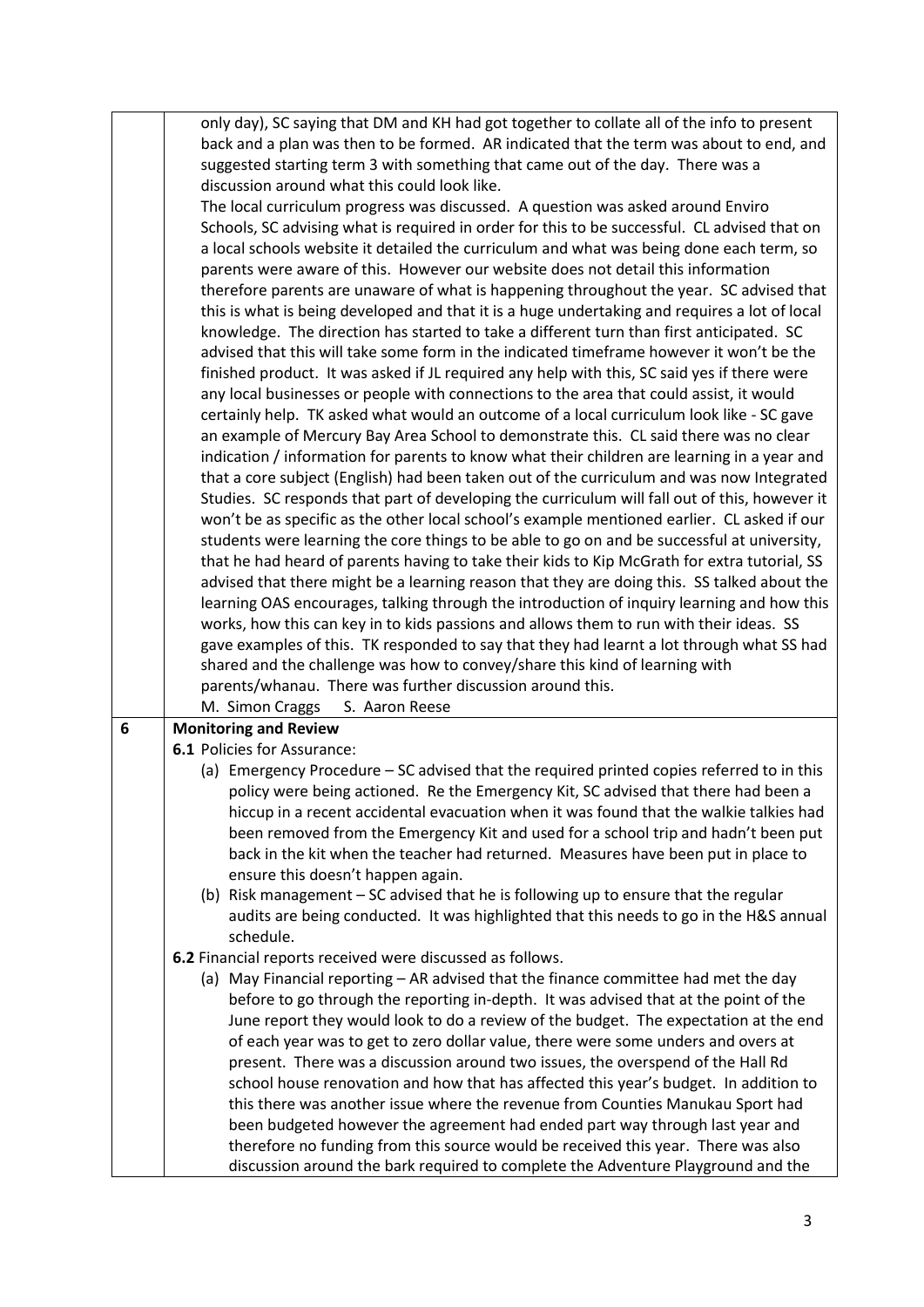|   | cost to this, SC advised that there were 2 grant applications submitted for this                                                                                                              |
|---|-----------------------------------------------------------------------------------------------------------------------------------------------------------------------------------------------|
|   | currently and the school was waiting to hear the result of the applications. It was                                                                                                           |
|   | advised that with these scenarios that there could be an adjustment required, this                                                                                                            |
|   | discussion was so there are no shocks if this did need to happen. This will be                                                                                                                |
|   | discussed / considered at the August meeting. SC advised that hand dryers were to be                                                                                                          |
|   | installed as a fix to the 'Toilet consumables' budget overspend. RESOLUTION That                                                                                                              |
|   | the May 2019 financial report be accepted. M. Tina Klay S. Jo McIntosh                                                                                                                        |
|   | (b) OAS 2018 Financial statements, Auditor's report and Report to the Board from                                                                                                              |
|   | Deloitte. RESOLUTION: That the signed and stamped OAS 2018 Financial statements,                                                                                                              |
|   | Auditor's report and Report to the Board from Deloitte are received. M. Aaron Reese                                                                                                           |
|   | S. Simon Craggs                                                                                                                                                                               |
|   | (c) The 2019 Budget Statement was reviewed. AR advised that this was a requirement                                                                                                            |
|   | from MOE, that the figures were similar to last year with some adjustments made.                                                                                                              |
|   | RESOLUTION That the 2019 Budget statement be approved. M. Aaron Reese<br>S. Jo                                                                                                                |
|   | McIntosh                                                                                                                                                                                      |
|   | 6.3 Whanau update - RS advised that Matariki plans were going well and gave an overview of                                                                                                    |
|   | the event. RS also talked about upcoming events at Synlait and Counties Manukau District                                                                                                      |
|   | Health Board and that some of the OAS teachers and school kapa haka group were involved in                                                                                                    |
|   | these events. RS talked of the Maori teachers conference being held in Rotorua in the                                                                                                         |
|   | holidays - Anna and Kramer Ronaki, Mere Astle and herself would be attending this. There                                                                                                      |
|   | was a discussion about the parent meeting that was held with some whanau members that                                                                                                         |
|   | afternoon at the rugby club, RS advised that the meeting had gone well.                                                                                                                       |
|   | 6.4 School House - TK updated everyone on the actions since the last meeting - current                                                                                                        |
|   | tenants had been contacted re the change. Credit Control on Call has now taken over.                                                                                                          |
|   | Moving forward TK will supply a verbal update each meeting based on communication                                                                                                             |
|   | received from Credit Control on Call.                                                                                                                                                         |
|   | 6.5 Health & Safety reporting was discussed. It was noted that the meeting attendance was                                                                                                     |
|   | better and that there had been a lot more reporting. SC gave an update on the Safe365 online<br>system being looked at and the features and benefits of the tool. There was a query around if |
|   | people had health and safety concerns around what they were hearing around activities in the                                                                                                  |
|   | playground how are these best reported. SC advised to speak to the classroom teacher and                                                                                                      |
|   | also document via a care card or hazards@onewhero.school.nz and reference the teachers                                                                                                        |
|   | name that had been spoken to so this can be followed up. It was noted that there was still                                                                                                    |
|   | work to be done on the monthly action sheet, this needs to be prioritised and completed.                                                                                                      |
|   | <b>RESOLUTION</b> That the Health & Safety reporting be received. M. Elliot Lancaster<br>S. Tina                                                                                              |
|   | Klay                                                                                                                                                                                          |
| 7 | <b>BOT Administration</b>                                                                                                                                                                     |
|   | 7.1 General.                                                                                                                                                                                  |
|   | (a) <b>RESOLUTION</b> : As per email correspondence sent (31/05/2019), the Board approve                                                                                                      |
|   | additional funding of \$700 for Breakfast Club to be extended to 5 days per week for                                                                                                          |
|   | the remainder of 2019. M. Aaron Reese S. Jo McIntosh                                                                                                                                          |
|   | (b) There was a discussion around the two trustee casual vacancies created by one role                                                                                                        |
|   | not being filled in the election (3 year term) and one role created by a recent                                                                                                               |
|   |                                                                                                                                                                                               |
|   | resignation (18 months term). AR talked through the process and options open to the                                                                                                           |
|   | board at this point. AR advised that there had already been interest expressed in the                                                                                                         |
|   | vacancies. MINUTE: It was agreed to keep the parent representative number at 6 and                                                                                                            |
|   | to fill the two casual vacancies via a selection process. M. Tina Klay<br>S. Elliot                                                                                                           |
|   | Lancaster                                                                                                                                                                                     |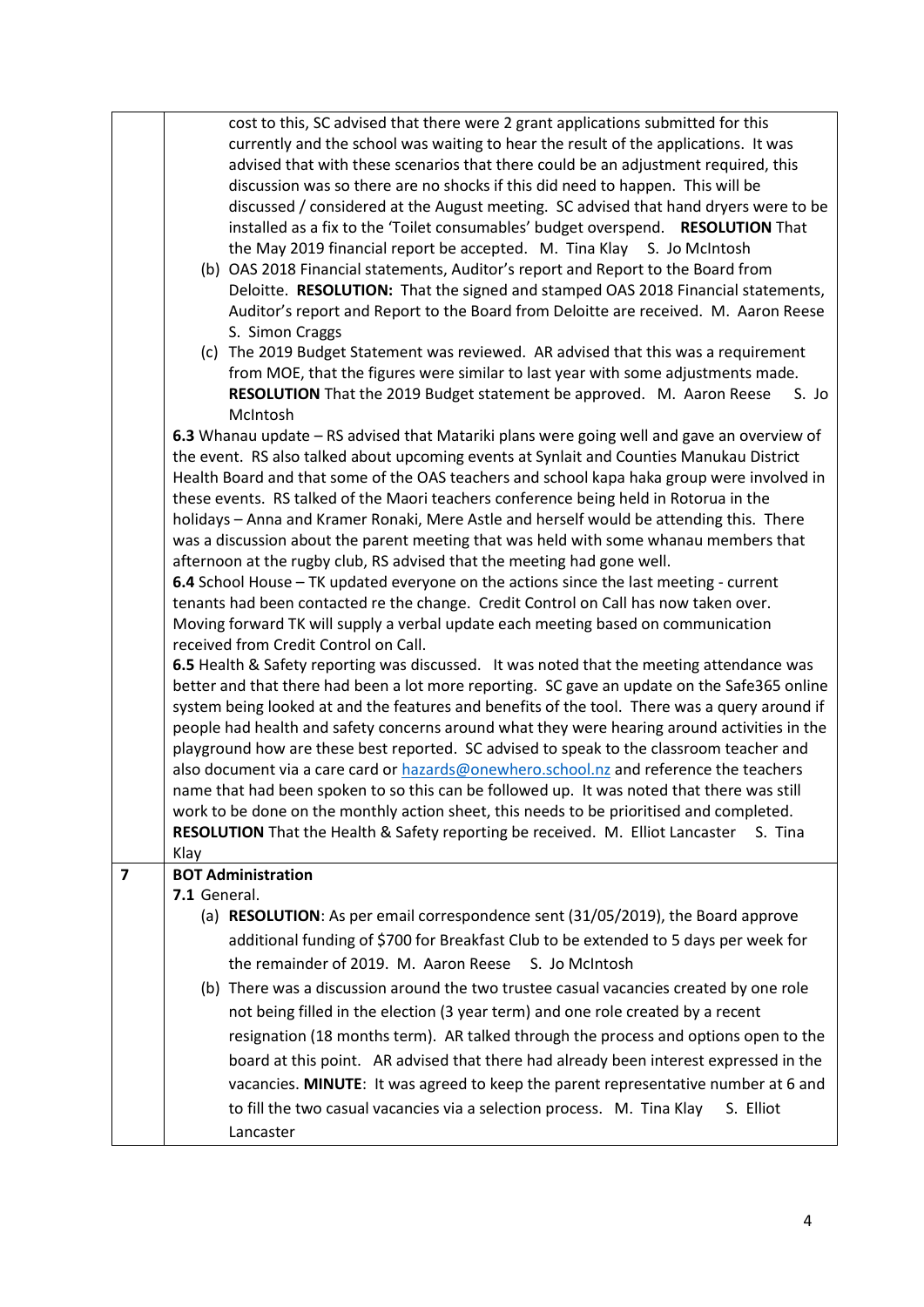(c) The Governance Manual was reviewed, minor changes had been made where necessary (updating of service providers and removal of National Standard reference). The new version was approved by all. (d) The June roll return submitted to MOE was tabled, roll number 530. (e) **RESOULTION:** The Board approve a group of approx. 25 students and supervising teachers from Whangamata Area School to utilise school buildings to stay overnight during the sports exchange being held at OAS  $15<sup>th</sup> / 16<sup>th</sup>$  August. A casual use agreement is not required due to the nature of this activity. All other requirements of the 'Sleepovers at School' policy must be adhered to. M. Tina Klay S. Chris Lees (f) SC provided an update on the Professional Development proposal / survey sent to parents along with the benefits of doing this, advising that he had always been in favour but understood how parents would be inconvenienced and opposed to this. SC presented the survey result: 61.1% for and 38.9% against (a total of 72 responses received in this survey). The loss of learning time was questioned along with inconvenience to parents and what the after school care looked like. It was also highlighted that there had been a lot of change at school already. SC advised that we had been through the reasons why this proposal should go ahead, that it had been a long process to get to here and he felt a decision needed to be made. The result of the survey was considered by the Board and where to from here was discussed. The Board approved a trial to go ahead, it was decided that this will commence term 1, 2020. SC to now work through trial plan in detail including steps from this point on. The plan is to detail the trial timeframe and clear measurable goals relating directly to what the students will get out of this. The plan to also include parent communication and updates. Draft to be presented to Board. **7.2** Action list from May meeting. (a) Amendments to policies as per minutes from May meeting to be submitted to school docs factoring in the additional change to the Student Achievement Information policy discussed in meeting earlier (item number 4(c)). (b) SC confirmed that the policy breach register to record policy breaches has been set up. (c) SC advised that he was underway with getting the current picture of homework expectation by year level and reviewing this in line with feedback from the last meeting. (d) SC advised that Family Zone has been put in place and as a result of this no one will be able to cast inappropriate material on to classroom screens. Assurance was given this scenario will not happen again. (e) RS confirmed she has been advised of the engraving cost from last year for the Matariki trophies to amend the Matariki budget. (f) TK confirmed she had contacted school house tenants to update them on change of property management. Paperwork completed and sent to engage Credit Control on Call. The necessary School house policy updates were agreed to earlier in meeting to reflect the changes. (g) SC confirmed he had spoken to H&S rep re the timing of drills and holding these earlier in the year. (h) SC advised that the reminder about signing in and out at reception when parents/whanau are visiting the school was going in the newsletter this week. There was a discussion around the signage for contractors, it was suggested that this should be located close to main entrance.